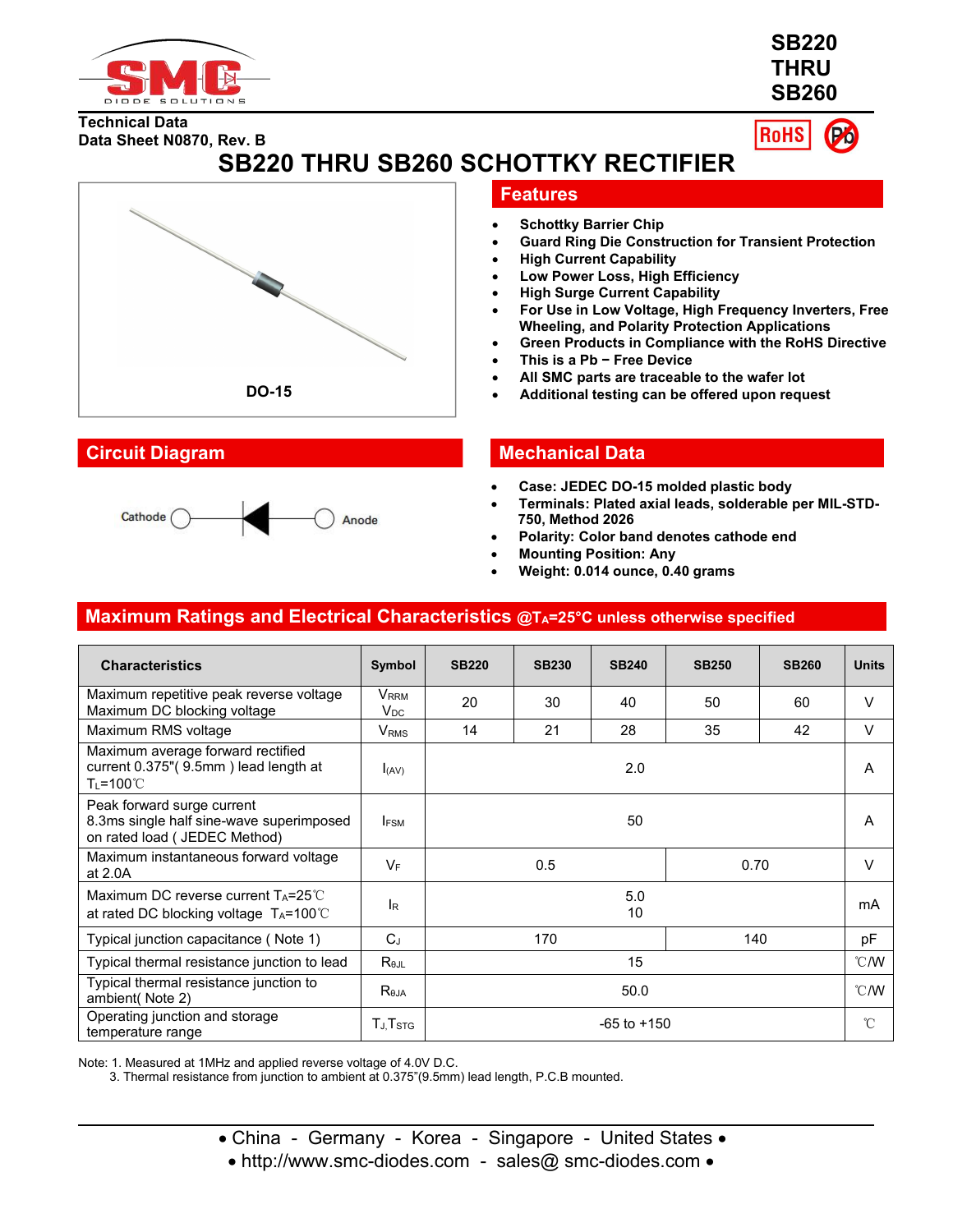

#### **Technical Data Data Sheet N0870, Rev. B**

**SB220 THRU SB260 RoHS** 

Pó



PERCENT OF RATED PEAK REVERSE VOLTAGE (%) Fig. 5 Typical Reverse Characteristics

- China Germany Korea Singapore United States
- http://www.smc-diodes.com sales@ smc-diodes.com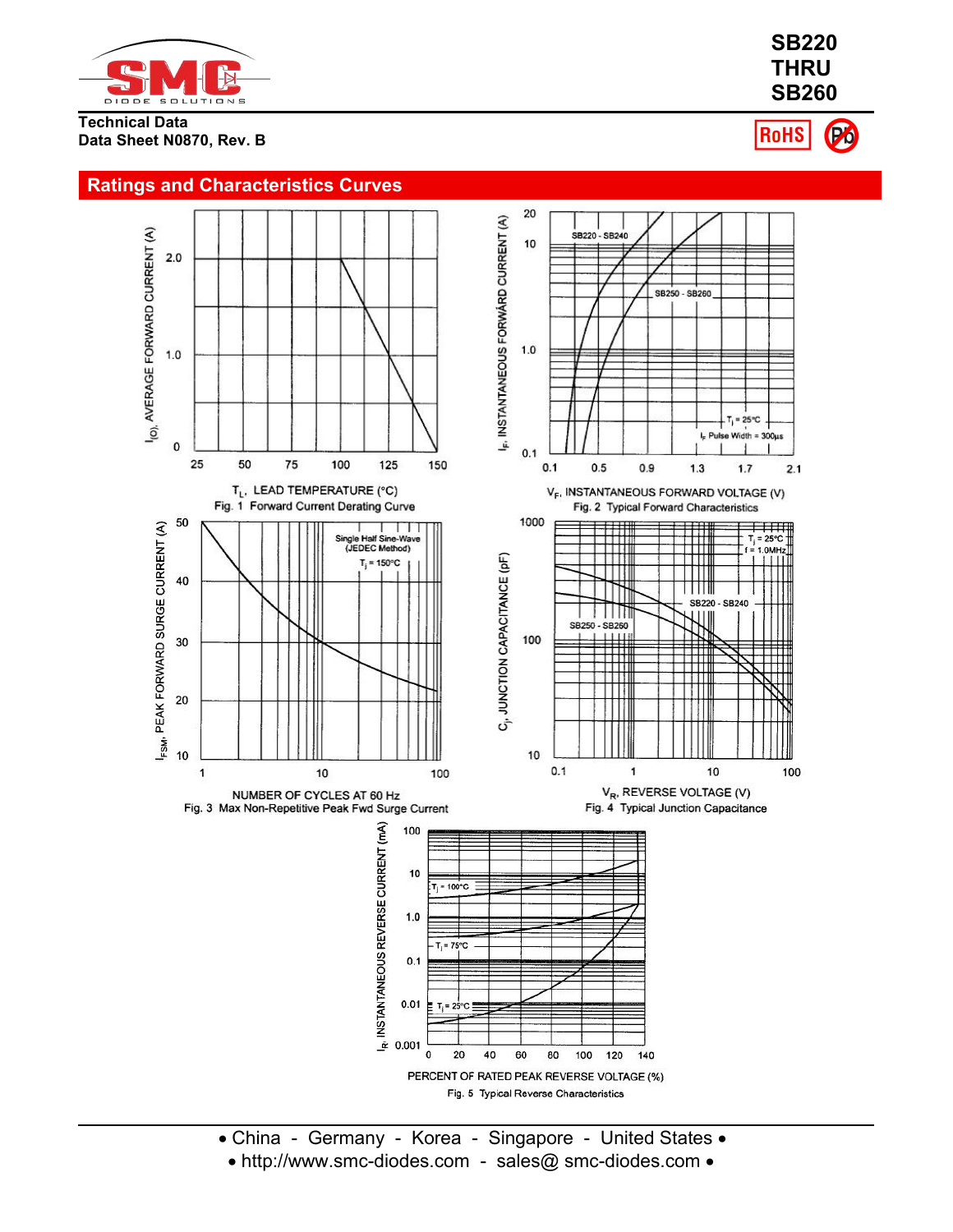

### **Technical Data Data Sheet N0870, Rev. B**

## **Mechanical Dimensions DO-15**



| <b>SYMBOL</b> | <b>Millimeters</b> |      | <b>Inches</b> |       |  |
|---------------|--------------------|------|---------------|-------|--|
|               | Min.               | Max. | Min.          | Max.  |  |
| Α             | 25.4               |      | 1.000         |       |  |
| В             | 5.5                | 7.62 | 0.217         | 0.300 |  |
| С             | 0.6                | 0.9  | 0.024         | 0.034 |  |
| D             | 2.6                | 3.6  | 0.104         | 0.140 |  |

## **Ordering Information Marking Diagram**

| <b>Device</b>          | <b>Package</b> | <b>Shipping</b> |  |       |
|------------------------|----------------|-----------------|--|-------|
| SB220<br>THRU<br>SB260 | DO-15(Pb-Free) | 3000pcs / tape  |  | SB240 |

For information on tape and reel specifications, including part orientation and tape sizes, please refer to our tape and reel packaging specification.



Where XXXXX is YYWWL

- SB = Device Type
- 2 = Forward Current (2A)
- $40$  = Reverse Voltage  $(40V)$ <br>SSG = SSG
- SSG = SSG<br>YY = Year
- YY = Year<br>WW = Weel  $\begin{array}{ll}\n\text{WW} & = \text{Week} \\
\text{L} & = \text{Lot Nu}\n\end{array}$ 
	- = Lot Number

Cautions: Molding resin<br>Epoxy resin UL:94V-0

# **Carrier Tape Specification DO-15**



| <b>SYMBOL</b>  | <b>Millimeters</b> |      |  |  |
|----------------|--------------------|------|--|--|
|                | Min.               | Max. |  |  |
| A              | 4.50               | 5.50 |  |  |
| B              | 50.9               | 53.9 |  |  |
| $\overline{z}$ |                    | 1.20 |  |  |
|                | 5.60               | 6.40 |  |  |
| E.             |                    | 0.80 |  |  |
| $IL1-L2I$      |                    | 1.0  |  |  |

http://www.smc-diodes.com - sales@ smc-diodes.com



Pó

**RoHS**